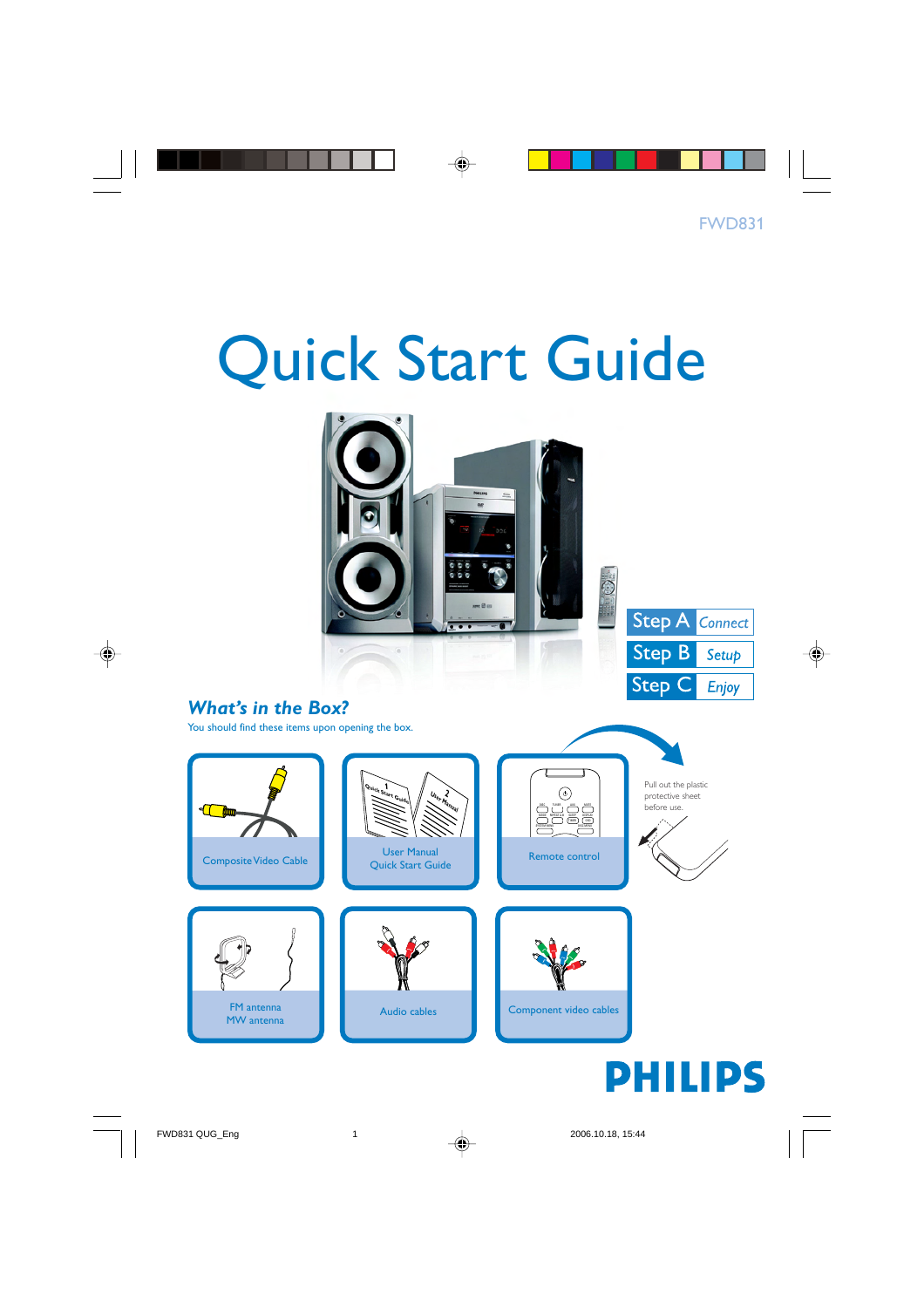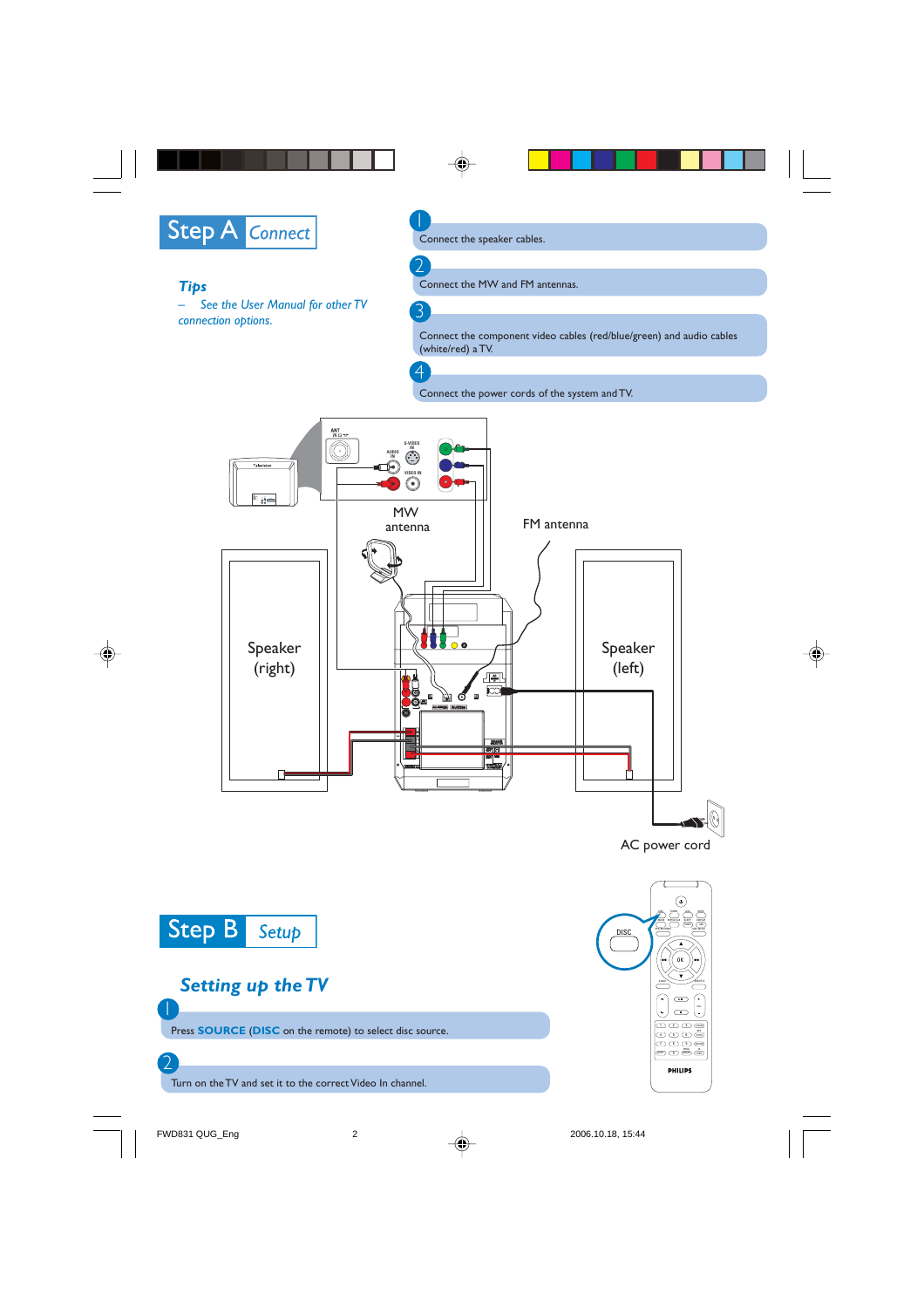

1

3

 $\overline{4}$ 

### *Setting the clock*

In standby mode, press and hold **CLOCK SET** on the system.

2 When the hour digits flash, press **SEARCH 44/>>** ( $\vert \langle \cdot \vert \cdot \rangle$  on the remote) to set the hours.

Press **CLOCK SET** again and the minute digits flash. Then press **SEARCH 44/>>** (14)  $\blacktriangleright$  on the remote) to set the minutes.

Press **CLOCK SET** again to confirm the time setting.

#### *Setting system menu options*

| 义<br>国語<br>頭頭                                           | 面儿 | $\blacksquare$ | PHILIPS | $\mathbb{\mathbb{R}}$                                             | 闘                             | <b>TOTAL</b>                                             | ■◇ | PHILIPS | <b>SYSTEM MENU</b> | $\langle$                                                                 |                                  |
|---------------------------------------------------------|----|----------------|---------|-------------------------------------------------------------------|-------------------------------|----------------------------------------------------------|----|---------|--------------------|---------------------------------------------------------------------------|----------------------------------|
| SYSTEM SETUP                                            |    |                |         |                                                                   | LANGUAGE SETUP                |                                                          |    |         |                    |                                                                           | MUTE                             |
| TV SYSTEM<br><b>SCREEN SAVER</b><br>TV TYPE<br>PASSWORD |    |                |         | AUDIO LANG<br><b>MENU LANG</b>                                    | OSD LANGUAGE<br>SUBTITLE LANG | ENGLISH<br>GERMAN<br>SPANISH<br>FRENCH<br><b>ITALIAN</b> |    |         |                    | <b>DISC</b><br>TUNER<br>MODE REPEAT A-B<br>SLEEP<br>TIMER<br><b>MMENU</b> | DISPLAY<br>$_{0SD}$<br>DISC MENU |
| <b>RATING</b><br>DEFAULT                                |    |                |         |                                                                   |                               |                                                          |    |         |                    | А<br><b>OK</b>                                                            |                                  |
| ×<br>鹽蘭<br>VIDEO SETUP                                  | 画型 | $\blacksquare$ | PHILIPS | ⋇                                                                 | 陽陽<br>AUDIO SETUP             | mill                                                     |    | PHILIPS |                    | <b>AUDIO</b>                                                              | <b>JUBTITLE</b>                  |
| COMPONENT                                               |    |                |         |                                                                   | DIGITAL OUT                   |                                                          |    |         |                    | $\mathbf{H}$<br>×,                                                        |                                  |
| TV MODE                                                 |    |                |         |                                                                   | <b>DOWNMIX</b>                |                                                          |    |         |                    | $\overline{\phantom{a}}$<br>$\mathbf{H}$                                  | VOL.                             |
| <b>BRIGHTNESS</b><br>CONTRAST                           |    |                |         | LPCM                                                              | 3D PROCESSING                 |                                                          |    |         |                    |                                                                           |                                  |
| HUE                                                     |    |                |         |                                                                   | NIGHT MODE                    |                                                          |    |         |                    | $\circledcirc$<br>□                                                       | (200M)<br>KEY                    |
| SATURATION                                              |    |                |         |                                                                   |                               |                                                          |    |         |                    | 丂<br>( 6 )<br>$\overline{4}$                                              | ECHO                             |
|                                                         |    |                |         |                                                                   |                               |                                                          |    |         |                    | ె<br>ロ<br>□<br>PROG                                                       | (500M)<br><b>IS</b>              |
|                                                         |    |                |         |                                                                   |                               |                                                          |    |         |                    | (ANGLE)<br>(60T0)<br>ര                                                    | $\sqrt{AB}$                      |
|                                                         |    |                |         |                                                                   |                               |                                                          |    |         |                    |                                                                           |                                  |
|                                                         |    |                |         |                                                                   |                               |                                                          |    |         |                    | <b>PHILIPS</b>                                                            |                                  |
| Tip                                                     |    |                |         |                                                                   |                               |                                                          |    |         |                    |                                                                           |                                  |
|                                                         |    |                |         | See chapters "Preparations" and "System Menu Options" in the User |                               |                                                          |    |         |                    |                                                                           |                                  |

31

Ô

 $\ddot{\mathbf{O}}$ 

**CLOCK SE** 

 $\boldsymbol{\omega}$ 

**PHILIPS** ₩ Matutat oversitely

SEARCH

 $\bar{\mathbf{r}}$ 

**DOMAN EN RES** 

 $\overline{\circ}$ Ō

000  $\overline{O}O$ 

†⊙ o  $\bullet$ 

SEARCH

 $\left( \begin{matrix} \bullet \\ \bullet \end{matrix} \right)$ 

#### *Manual for detailed descriptions.*